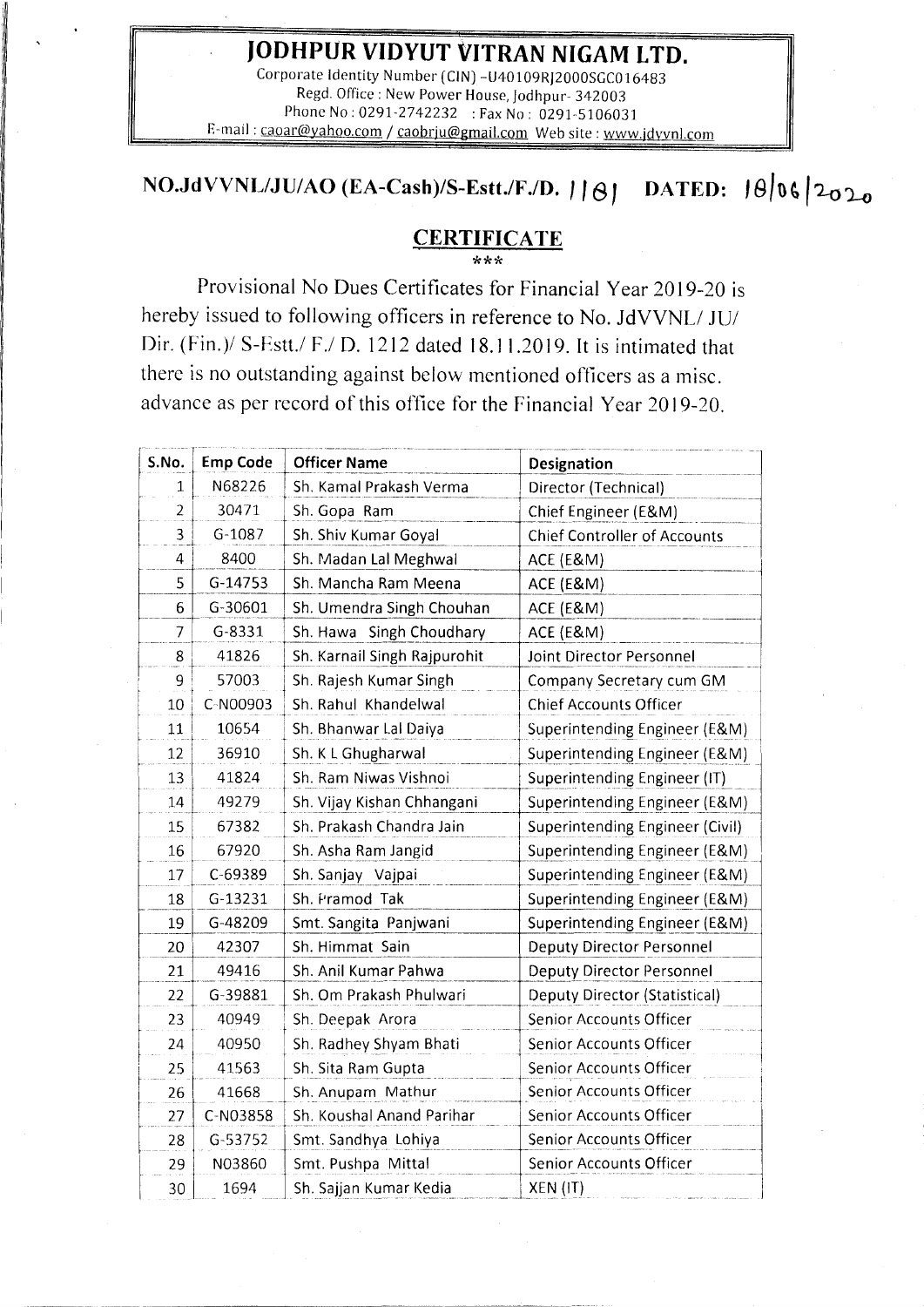| JODHPUR VIDYUT VITRAN NIGAM LTD.<br>Corporate Identity Number (CIN) - U40109RJ2000SGC016483<br>Regd. Office: New Power House, Jodhpur-342003 |             |                                               |                            |  |  |  |
|----------------------------------------------------------------------------------------------------------------------------------------------|-------------|-----------------------------------------------|----------------------------|--|--|--|
|                                                                                                                                              |             | Phone No: 0291-2742232 : Fax No: 0291-5106031 |                            |  |  |  |
| E-mail: caoar@yahoo.com / caobrju@gmail.com Web site: www.jdvynl.com                                                                         |             |                                               |                            |  |  |  |
| 31                                                                                                                                           | 37855       | Sh. Sanjay Kumar Bhati                        | XEN (E&M)                  |  |  |  |
| 32                                                                                                                                           | 67729       | Sh. Mahaveer Mal Singhvi                      | XEN (E&M)                  |  |  |  |
| 33                                                                                                                                           | C-69386     | Sh. Tarun Kumar Soni                          | XEN (E&M)                  |  |  |  |
| 34                                                                                                                                           | $G-1679$    | Sh. Lalit Soni                                | XEN (E&M)                  |  |  |  |
| 35                                                                                                                                           | $G - 2344$  | Sh. Dashrath Shekhawat                        | XEN (E&M)                  |  |  |  |
| 36                                                                                                                                           | $G - 23759$ | Sh. Om Prakash Choudhary                      | XEN (E&M)                  |  |  |  |
| 37                                                                                                                                           | G-23764     | Sh. Anand Kumar Ramnani                       | XEN (E&M)                  |  |  |  |
| 38                                                                                                                                           | G-36448     | Sh. Rajendra Singh Badiyasar                  | XEN (E&M)                  |  |  |  |
| 39                                                                                                                                           | G-43080     | Sh. Mangi Lal Benda                           | XEN (E&M)                  |  |  |  |
| 40                                                                                                                                           | G-41582     | Sh. Dinesh Kumar Tater                        | <b>Accounts Officer</b>    |  |  |  |
| 41                                                                                                                                           | N09354      | Sh. Himanshu Modi                             | <b>Accounts Officer</b>    |  |  |  |
| 42                                                                                                                                           | N10115      | Sh. Rakesh Kumar Jajoriya                     | <b>Accounts Officer</b>    |  |  |  |
| 43                                                                                                                                           | N11185      | Sh. Sandeep Bishnoi                           | <b>Accounts Officer</b>    |  |  |  |
| 44                                                                                                                                           | N11196      | Sh. Dinesh Gehlot                             | <b>Accounts Officer</b>    |  |  |  |
| 45                                                                                                                                           | N11207      | Sh. Lokesh Bansal                             | <b>Accounts Officer</b>    |  |  |  |
| 46                                                                                                                                           | N11210      | Smt. Rajeshwari Chouhan                       | <b>Accounts Officer</b>    |  |  |  |
| 47                                                                                                                                           | N11389      | Miss Shivani Garg                             | <b>Accounts Officer</b>    |  |  |  |
| 48                                                                                                                                           | $G-1362$    | Sh. Hari Om Gupta                             | <b>Statistical Officer</b> |  |  |  |
| 49                                                                                                                                           | 2376        | Sh. Prakash Jain                              | <b>AEN (E&amp;M)</b>       |  |  |  |
| 50                                                                                                                                           | 2592        | Sh. Panna Lal Choudhary                       | <b>AEN (E&amp;M)</b>       |  |  |  |
| 51                                                                                                                                           | 2948        | Sh. Sanjeev Gupta                             | <b>AEN (E&amp;M)</b>       |  |  |  |
| 52                                                                                                                                           | 39957       | Sh. Sanjay Dutt Purohit                       | <b>AEN (E&amp;M)</b>       |  |  |  |
| 53                                                                                                                                           | 41509       | Smt. Sharda Sankhla                           | AEN (E&M)                  |  |  |  |
| 54                                                                                                                                           | 41527       | Smt. Sarita Kalla                             | AEN (E&M)                  |  |  |  |
| 55                                                                                                                                           | 41700       | Sh. Laxman Singh Gehlot                       | AEN (E&M)                  |  |  |  |
| 56                                                                                                                                           | 42165       | Sh. Ramesh Mishra                             | AEN (E&M)                  |  |  |  |
| 57                                                                                                                                           | 49173       | Sh. Mahipal Singh Parihar                     | AEN (E&M)                  |  |  |  |
| 58                                                                                                                                           | 53390       | Sh. Sunil Bohra                               | <b>AEN (E&amp;M)</b>       |  |  |  |
| 59                                                                                                                                           | 54162       | Sh. Rajendra Singh Shekhawat                  | <b>AEN (E&amp;M)</b>       |  |  |  |
| 60                                                                                                                                           | 54367       | Sh. Mohammed Abrar Ahmed                      | <b>AEN (E&amp;M)</b>       |  |  |  |
| 61                                                                                                                                           | C-N00048    | Sh. Harish Soni                               | AEN (E&M)                  |  |  |  |
| 62                                                                                                                                           | C-N00382    | Sh. Kushagra Kachhawaha                       | AEN (IT)                   |  |  |  |
| 63                                                                                                                                           | C-N00383    | Sh. Dinesh Kumar Meena                        | AEN (IT)                   |  |  |  |
| 64                                                                                                                                           | C-N00386    | Sh. Pradeep Kumawat                           | AEN (IT)                   |  |  |  |
| 65                                                                                                                                           | C-N00501    | Sh. Devendra Vyas                             | <b>AEN (E&amp;M)</b>       |  |  |  |
| 66                                                                                                                                           | C-N00643    | Sh. Navin Sankhla                             | AEN (IT)                   |  |  |  |
| 67                                                                                                                                           | C-N01982    | Smt. Neha Gupta                               | <b>Assistant Engineer</b>  |  |  |  |
| 68                                                                                                                                           | C-N02302    | Sh. Digvijay Singh Sisodia                    | AEN (E&M)                  |  |  |  |
| 69                                                                                                                                           | C-N03738    | Sh. Sanjay Meena                              | <b>AEN (E&amp;M)</b>       |  |  |  |
| 70                                                                                                                                           | $G-30629$   | Sh. Desh Deepak                               | <b>AEN (E&amp;M)</b>       |  |  |  |

 $\gamma_1$ 

1